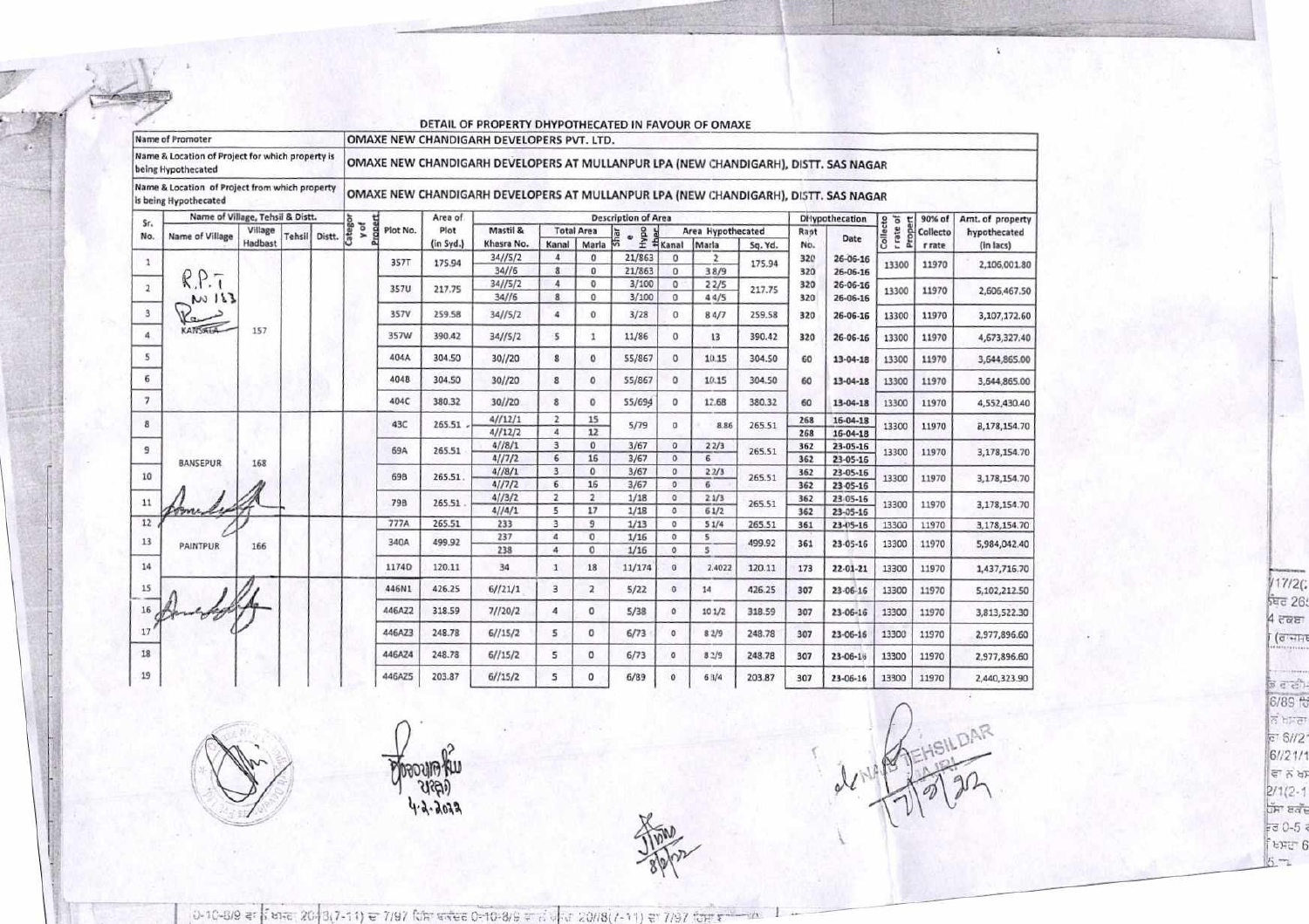|                                                                         | Name of Promoter |         |               |                  | OMAXE NEW CHANDIGARH DEVELOPERS PVT. LTD. |                                                                                     |           |                                                                                     |                              |                               |                            |                            |                         |          |                          |                      |                               |          |                  |  |
|-------------------------------------------------------------------------|------------------|---------|---------------|------------------|-------------------------------------------|-------------------------------------------------------------------------------------|-----------|-------------------------------------------------------------------------------------|------------------------------|-------------------------------|----------------------------|----------------------------|-------------------------|----------|--------------------------|----------------------|-------------------------------|----------|------------------|--|
| Name & Location of Project for which property is<br>being Hypothecated  |                  |         |               |                  |                                           |                                                                                     |           | OMAXE NEW CHANDIGARH DEVELOPERS AT MULLANPUR LPA (NEW CHANDIGARH), DISTT. SAS NAGAR |                              |                               |                            |                            |                         |          |                          |                      |                               |          |                  |  |
| Name & Location of Project from which property<br>is being Hypothecated |                  |         |               |                  |                                           | OMAXE NEW CHANDIGARH DEVELOPERS AT MULLANPUR LPA (NEW CHANDIGARH), DISTT. SAS NAGAR |           |                                                                                     |                              |                               |                            |                            |                         |          |                          |                      |                               |          |                  |  |
| Name of Village, Tehsil & Distt.<br>Sr.                                 |                  |         |               |                  |                                           |                                                                                     | Area of   |                                                                                     |                              |                               | <b>Description of Area</b> |                            |                         |          | DHypothecation<br>90% of |                      |                               |          | Amt. of property |  |
| No.                                                                     | Name of Village  | Village | <b>Tehsil</b> | Distt.           | Categor<br>yof                            | Proper<br>Plot No.                                                                  | Plot      | Mastil &                                                                            |                              | <b>Total Area</b>             | Hуро<br>Shar               |                            | Area Hypothecated       |          | Rapt                     |                      | Propert                       | Collecto | hypothecated     |  |
|                                                                         |                  | Hadbast |               |                  |                                           |                                                                                     | (in Syd.) | Khasra No.                                                                          | Kanal                        | Maria                         |                            | <b>H</b> Kanal             | Marla                   | Sq. Yd.  | No.                      | Date                 | Collecto<br>rule <sub>1</sub> | r rate   | (in lacs)        |  |
| 20                                                                      |                  |         |               |                  |                                           | 446AZ6                                                                              | 203.87    | 61/15/2                                                                             | $\overline{\phantom{a}}$     | $\circ$                       | 6/89                       | ٥                          | 63/4                    | 203.87   | 307                      | 23-06-16             | 13300                         | 11970    | 2,440,323.90     |  |
| 21                                                                      |                  |         |               |                  |                                           | 446AZ7                                                                              | 203.87    | 61/15/2                                                                             | 5                            | $\circ$                       | 6/89                       | $\circ$                    | 63/4                    | 203.87   | 307                      | 23-06-16             | 13300                         | 11970    | 2,440,323.90     |  |
| 22                                                                      | AMighting        |         |               |                  |                                           | 446AZ8                                                                              | 203.87-   | 6//15/2                                                                             | 5                            | $\circ$                       | 6/89                       | ٥                          | 63/4                    | 203.87   | 307                      | 23-06-16             | 13300                         | 11970    | 2,440,323.90     |  |
| 23                                                                      |                  |         |               |                  |                                           | 446AZ9                                                                              | 203.87    | 61/15/2                                                                             | s.                           | o                             | 6/89                       | o                          | 63/4                    | 203.87   | 307                      | 23-06-16             | 13300                         | 11970    | 2,440,323.90     |  |
| 24                                                                      |                  |         |               |                  |                                           | 446AZ10                                                                             | 203.87    | 6//15/1                                                                             | $\overline{2}$               | $\mathbf{z}$                  | 1/21                       | $\circ$                    | $\overline{2}$          | 203.87   | 307                      | 23-06-16             |                               | 11970    |                  |  |
|                                                                         |                  |         |               |                  |                                           |                                                                                     |           | 6//15/2                                                                             | s                            | o                             | 1/21                       | $\circ$                    | 43/4                    |          | 307                      | 23-06-16             | 13300                         |          | 2,440,323.90     |  |
| 25                                                                      |                  |         |               |                  |                                           | 446AZ11                                                                             | 203.87    | 61/15/1                                                                             | $\mathbf{z}$                 | $\overline{2}$                | 13/81                      | $\circ$                    | 63/4                    | 203.87   | 307                      | 23-06-16             | 13300                         | 11970    | 2,440,323.90     |  |
| 26                                                                      |                  |         |               |                  |                                           | 446AZ12                                                                             | 203.87    | 61/14/2                                                                             | $\mathbf{1}$                 | 12                            | 4/19                       | $\mathbf 0$                | 63/4                    | 203.87   | 307                      | 23-06-16             | 13300                         | 11970    | 2,440,323.90     |  |
| 27                                                                      |                  |         |               |                  |                                           | 446AZ13                                                                             | 203.87    | 61/14/2                                                                             | $\mathbf{1}$                 | 12                            | 4/19                       | $\circ$                    | 63/4                    | 203.87   | 307                      | 23-06-16             | 13300                         | 11970    | 2,440,323.90     |  |
| 28                                                                      |                  |         |               |                  |                                           | 446Z                                                                                | 294.21    | 61/21/2<br>6//21/3                                                                  | $\mathbf{1}$<br>$\mathbf 1$  | $\mathbf 0$<br>$\mathbf{0}$   | 9/37                       | $\circ$                    | 46/7                    | 294.21   | 307                      | 23-06-16             | 13300                         | 11970    | 3,521,693.70     |  |
| 29                                                                      |                  |         |               |                  |                                           | 446Z1                                                                               | 258.33    | 6//21/1                                                                             | $\overline{\mathbf{3}}$      | $\overline{\mathbf{z}}$       | 9/37<br>4/29               | $\circ$<br>$\circ$         | 45/7<br>81/2            | 258.33   | 307<br>307               | 23-06-16<br>23-06-16 | 13300                         | 11970    | 3,092,210.10     |  |
| 30                                                                      |                  |         |               |                  |                                           | 44622                                                                               | 258.33    | 6//21/1                                                                             | 3                            | $\overline{2}$                | 4/29                       | $\circ$                    | 81/2                    | 258.33   | 307                      | 23-06-16             | 13300                         | 11970    | 3,092,210.10     |  |
|                                                                         |                  |         |               |                  |                                           |                                                                                     |           | 61/21/3                                                                             | $\mathbf{1}$                 | $\bf{0}$                      | 13/53                      | $\circ$                    | 5                       |          |                          |                      |                               |          |                  |  |
| 31                                                                      |                  |         |               |                  | RESIDENTIAL                               | 44623                                                                               | 607.95    | 61/21/1                                                                             | 3                            | $\overline{2}$                | 13/53                      | $\circ$                    | 15 1/5                  | 607.95   | 307<br>307               | 23-06-16<br>23-06-16 | 13300                         | 11970    | 7,277,161.50     |  |
|                                                                         |                  |         | <b>MAJRI</b>  | <b>SAS NAGAR</b> |                                           |                                                                                     | 304.45    | 6//15/1                                                                             | $\overline{2}$               | $\overline{2}$                | 1/14                       | $\circ$                    | 3                       |          | 307                      | 23-06-16             |                               |          |                  |  |
| 32                                                                      |                  | ٠       |               |                  |                                           | 446BC                                                                               |           | 6//15/2                                                                             | 5                            | $\mathbf 0$                   | 1/14                       | $\circ$                    | $\overline{7}$          | 304.45   | 307                      | 23-06-16             | 13300                         | 11970    | 3,644,266.50     |  |
| 33                                                                      |                  |         |               |                  |                                           | 446BD                                                                               | 304.45    | 6//15/1                                                                             | $\overline{2}$               | $\overline{\mathbf{3}}$       | 11/47                      | $\circ$                    | 10.0644                 | 304.45   | 159                      | 22-01-21             | 13300                         | 11970    | 3,644,266.50     |  |
| 34                                                                      |                  |         |               |                  |                                           | 446BE                                                                               | 304.45    | 61/14/2                                                                             | $\mathbf{1}$                 | 12                            | 73/544                     | $\sigma$                   | 10.0644                 | 304.45   | 159                      | 22-01-21             | 13300                         | 11970    | 3,644,266.50     |  |
| 35                                                                      |                  |         |               |                  |                                           | 446BF                                                                               | 304.45    | 61/15/1<br>61/14/2                                                                  | $\overline{z}$<br>$1\,$      | $\overline{\mathbf{3}}$<br>12 | 23/73                      | $\circ$                    |                         |          | 159                      | 22-01-21             |                               |          |                  |  |
| 36                                                                      | Rasalpro 163     |         |               |                  |                                           |                                                                                     |           |                                                                                     |                              |                               |                            |                            | 10                      | 304.45   | 307                      | 23-06-16             | 13300                         | 11970    | 3,644,266.50     |  |
|                                                                         |                  |         |               |                  |                                           | 446BX1                                                                              | 357.68    | 9/115/2/2/1                                                                         | $\overline{z}$               | 11                            | 16/69                      | $\circ$                    | 115/6                   | 357.68   | 307                      | 23-06-16             | 13300                         | 11970    | 4,281,429.60     |  |
| 37                                                                      |                  |         |               |                  |                                           | 446BX2                                                                              | 357.68    | 9/15/2/2/1                                                                          | $\overline{2}$               | 11                            | 15/71                      | $\circ$<br>107/9<br>357.68 | 307                     | 23-06-16 | 13300                    | 11970                | 4,281,429.60                  |          |                  |  |
|                                                                         |                  |         |               |                  |                                           |                                                                                     |           | 9/15/2/2/2                                                                          | $\circ$                      | 5                             | 15/71                      | o                          | 1                       |          | 307                      | 23-06-16             |                               |          |                  |  |
| 38                                                                      |                  |         |               |                  |                                           | 446BX3                                                                              | 357.68    | 91/15/2/2/1                                                                         | $\overline{2}$               | 11                            | 16/69                      | $\circ$                    | 115/6                   | 357.68   | 307                      | 23-06-16             | 13300                         | 11970    | 4,281,429.60     |  |
|                                                                         |                  |         |               |                  |                                           | 446N                                                                                |           | 6//21/1                                                                             | $\overline{\mathbf{3}}$      | $\overline{2}$                |                            |                            |                         |          | 159                      | 23-01-21             |                               | 11970    | 3,607,638.30     |  |
| 39                                                                      |                  |         |               |                  |                                           |                                                                                     | 301.39    | 61/21/2<br>6//21/3                                                                  | $\mathbf{1}$<br>$\mathbf{1}$ | 0<br>0                        | 80/819                     | $\circ$                    | 9.9633                  | 301.39   | 159                      | 23-01-21             | 13300                         |          |                  |  |
|                                                                         |                  |         |               |                  |                                           |                                                                                     |           | 6//22/1                                                                             | $\frac{4}{3}$                | $\mathbf{0}$                  | 50/501                     | $\circ$                    | 8                       |          | 159<br>307               | 23-01-21<br>23-06-16 |                               |          |                  |  |
| 40                                                                      | Rasoclaur        | 163     |               |                  |                                           | 4460                                                                                | 301.39    | 6//21/3                                                                             | $\mathbf{1}$                 | 0                             | 50/501                     | $\mathfrak o$              | $\overline{\mathbf{c}}$ | 301.39   | 307                      | 23-06-16             | 13300                         | 11970    | 3,607,638.30     |  |

ਾ : ਦਾ ਦਾ ਦਾ ਦਾ ਦਾ ਦਾ ਹਮਲੇ ਹਨ।<br>ਕਿਸਾਨ ਪਿੰਡ ਕਸਾਲਾ, ਗਸ਼ੁਲਪੁਰ , ਰਾਣੀਮਾਦਰਾ, ਸਟਾਮਾਜਕਾ ਦਾ ਦਾ ਦਾ ਦਾ ਦੂਕੀ ਹੈ।<br>ਕਿਸਾਰ ਚਾਰ ਸੇ ਇਕਵੇਜ਼ਾ ਗੁਪਏ <mark>ਅੱਸੀ ਪੈਸੋ) ਦੇ ਨਾਮ ਡੀ. ਹਾਈਪੋਥੀਕੇਟ ਹੋ ਚੁੱਕੀ ਹੈ।</mark>

n<br>Jon<br>Joy

**ATPUP**